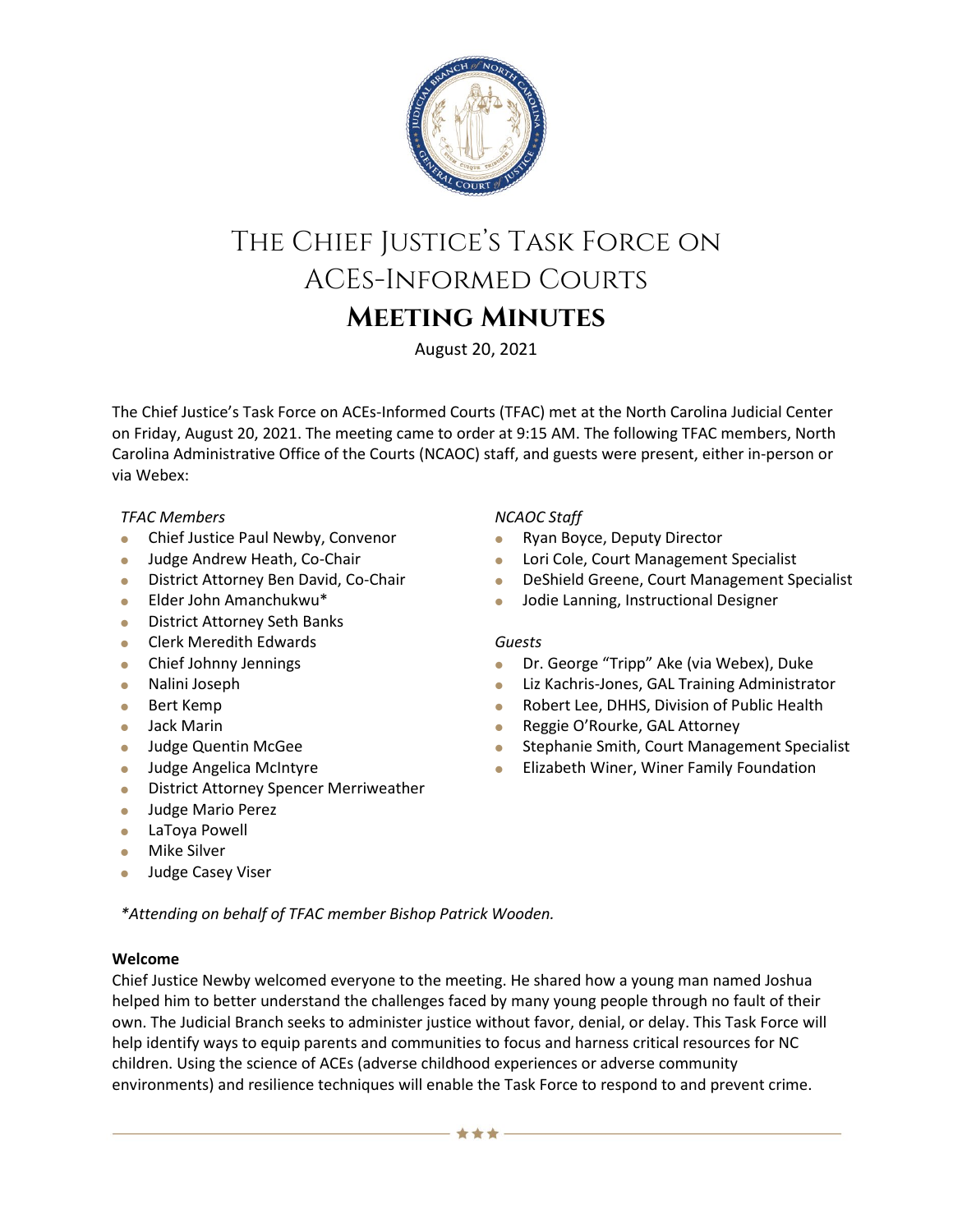

### **Introduction of Task Force Members**

The co-chairs and TFAC members introduced themselves to the group. Many TFAC members shared that there are community programs that exist in their areas that could further the mission of the Task Force. Chief Justice Newby asked the members to share details and contact information for those programs so TFAC staff could compile a list.

# **ACEs Presentation**

Dr. Tripp Ake of Duke University discussed the science of trauma and resilience. He noted that Duke University is piloting a course for judges that will ultimately shape trauma training for the NC Judiciary that addresses the science of trauma and how to apply skills from the bench to address trauma. The content will be shared with judges at the Judicial Conference in Cherokee later this year.

There are conflicting terms that are used in the field and confusion over which term is best, such as chronic stress, ACEs, and post-traumatic stress disorder; the terms are often used interchangeably although they are not the same. Trauma exposure is defined by the National Child Traumatic Stress Network (NCTSN) as a traumatic event that is frightening, dangerous or violent which poses a threat to a child's life or bodily integrity. Witnessing a traumatic event involving a loved one can also be traumatic. Resilience is the positive adaptation to adversity despite serious threats to adaptation or development.

There are three "E"s of trauma: event, experience, and effects. Traumatic stress is the exposure to an event involving the threat of death, injury, or danger during which intense, terror, anxiety, and helplessness are experienced. Traumatic stress can occur through a direct or indirect experience, such as hearing about an event, and has physical effects including rapid heartbeats and breathing, dizziness, and shaking. Reactions vary with age, but very young children experience intense reactions and can remember these experiences even if they occur at a very young age. Dr. Ake described different types of trauma: acute, chronic, complex, neglect, racial, and historical. According to the NCTSN, there are twelve core concepts of childhood trauma. He noted that secondary traumatic stress is common. Developmental neurobiology underlies children's reactions to trauma. Quoting Ann Masten, Dr. Ake referred to resilience as the capacity of a system—a person, family, economy, or community—to adapt successfully to challenges that threaten the functioning, survival, or development of that system. Resiliency is part of being trauma-informed and how we strengthen, assess, and treat.

National data from 2014 reported on child trauma exposure in the general population. The data showed up to 20% experienced physical abuse, up to 28% experienced sexual assault, and 38-70% witnessed serious community violence. Preschool age children, age 2-5, experienced maltreatment (12%) and witnessed violence (21%). The ACEs are among the most commonly reported traumas with over 40% of children and adolescents served by the NCTSN experiencing 4 or more different types of trauma and adversity. It is important to understand that the ACEs questions are not sufficient to capture all traumas. Other types of trauma are not included in the ACEs study, such as community violence, school violence, and natural disasters.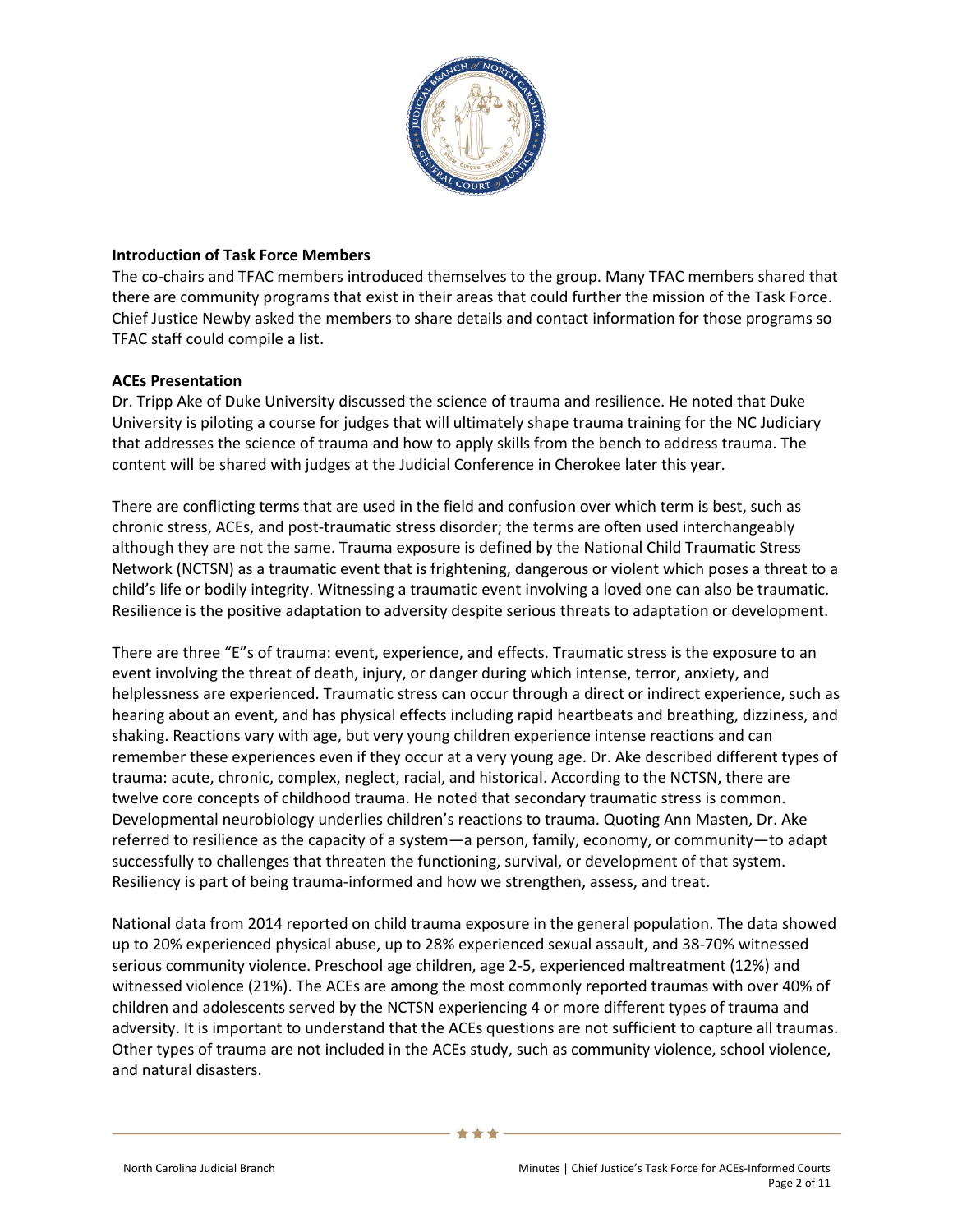

Between 2013-2017, Project Broadcast screened 19,084 NC children (age 0 to 18) and found that the top 4 traumas experienced were exposure to domestic violence, exposure to drug/substance abuse, multiple separations from or changes in a primary caregiver, and incarceration of and/or witnessing the arrest of a primary caregiver. For the purpose of that project, physical abuse was defined as anything that causes harm to the point of bruising or requiring medical attention. Domestic violence includes witnessing a violent event between domestic partners. PD Bert Kemp inquired if this would include the throwing/breaking of objects. Dr. Ake replied that the there would likely be a higher threshold to be considered domestic violence although that could be traumatic for a child.

The impact of trauma is significant, particularly during age 0-5 when brain development is most critical. Dr. Ake displayed images of a maltreated adolescent with Chronic PTSD versus a healthy adolescent who was not maltreated, which showed the maltreated child had less brain development. Childhood is a time for learning and environmental richness. Attachment is huge during this time because this is when children are receiving social cues. Secure attachment is the foundation of social emotional development during the early years.

Chief Justice Newby inquired if earlier court intervention with a child can result in less attachment but greater opportunity for the child. Dr. Ake replied that early intervention is best in order to get kids back on track after they have experienced trauma. Chief Justice Newby asked how the courts should weigh a child's need for attachment while also trying to achieve the best outcome for a child who has been abused or neglected by their biological parent when the courts are essentially creating an ACE by removing the child from their home. Dr. Ake replied that while a child will always want to be attached to their biological parents, circumstances may exist when it is not safe so a safe environment must be created to meet the physical and emotional needs of the child. The courts could make use of mental health assessments and consult with providers to assist in judicial decision making.

Chief Justice Newby noted that DSS has one year to achieve permanency for a child when the child has been removed from the home. Dr. Ake stated that disruptions in placement also negatively impact kids so foster care parents need to be supported to reduce these disruptions; having one consistent caregiver makes a huge different going forward. It is important to remember that the brain continues to develop when the child is in a safe environment which means brain development can improve after trauma.

Dr. Ake offered a brief overview of the ACEs study conducted by Kaiser Permanente which looked at negative life experiences. Over half of the respondents reported exposure to at least one ACE. Those who reported 4 or more ACEs had increased health risks, such as alcoholism, drug abuse, obesity, depression, and suicide attempts. The more ACEs a person experiences when they are younger, the more problems they would experience later. The study initiated discussion on child adversity and trauma in ways not seen before across many systems of care.

The NCTSN expressed concerns over the 10 item ACEs tool, including (i) the misapplication of the survey, (ii) inadequate measures (mis-weighted and missing elements), and (iii) dissemination of the tool

\*\*\*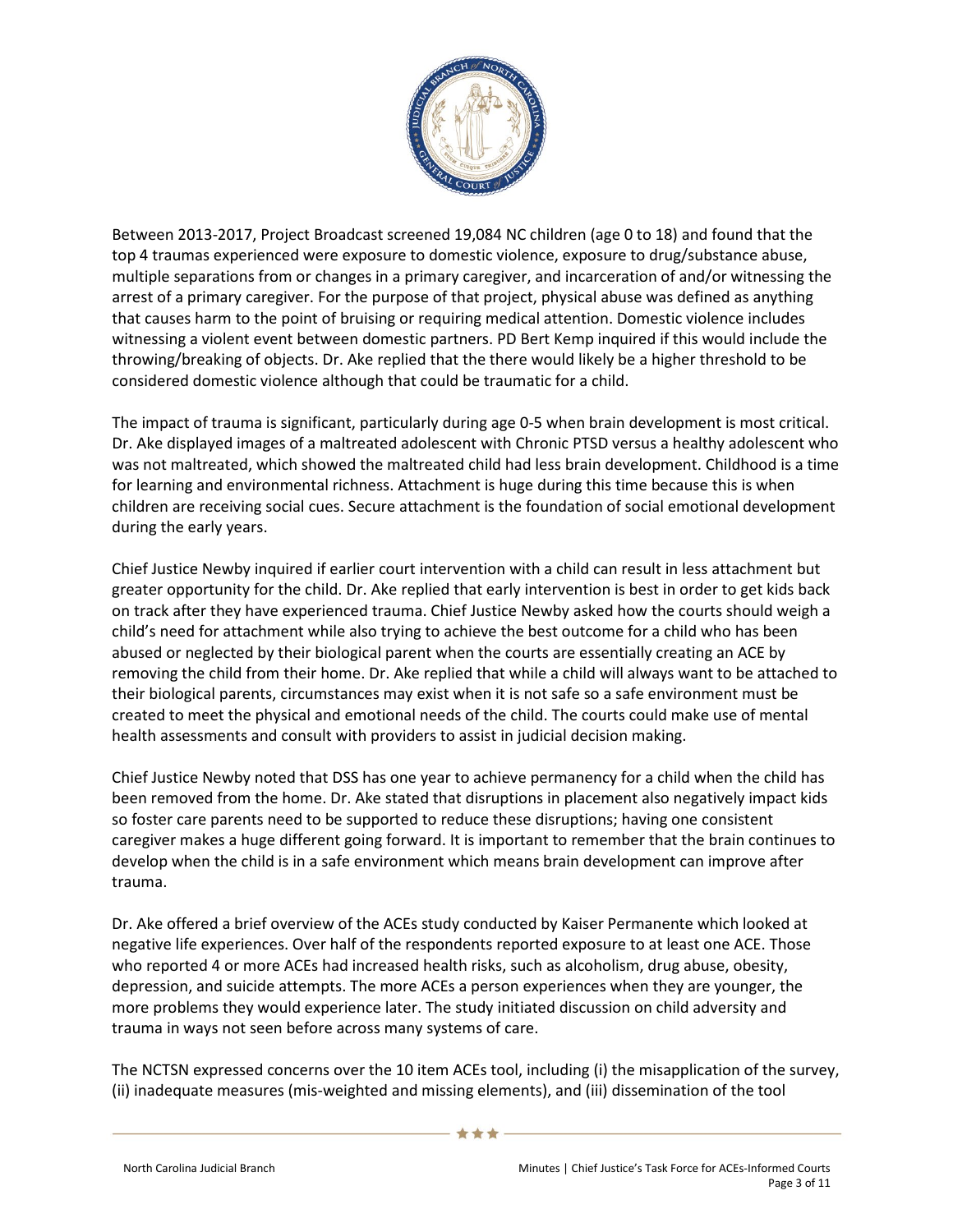

without cautions or ability to provide treatment intervention. To address these concerns, NCTSN developed a [resource](https://www.nctsn.org/resources/beyond-the-ace-score-perspectives-from-the-nctsn-on-child-trauma-and-adversity-screening-and-impact) that provides recommendations for providers, family advocates, and policymakers centered around conveying the following messages: (i) while trauma terms may overlap, they are not interchangeable, (ii) not all ACEs are created equal, (iii) exposure to trauma/adversity significantly interacts with child development, and (iv) early intervention and prevention can stop the progression of problems. Dr. Ake noted the resource should not be used for unintended purposes, however.

Dr. Ake shared several resources for locating evidence-based treatments (EBT). He identified the [NC](https://www.ncchildtreatmentprogram.org/)  [Child Treatment Program](https://www.ncchildtreatmentprogram.org/) that works to treat traumatic stress in NC. The Program is a statewide effort to train mental health providers in EBT models that address childhood trauma, behavior, and attachment.

Chief Justice Newby asked if there were programs available for mothers with addiction issues that also address parenting to which Dr. Ake replied there are residential treatment programs and also programs for teenage mothers. Dr. Ake added that mothers may be using drugs as a coping skill and it is difficult to help them identify an alternative healthy coping strategy.

Dr. Ake stated that the ACEs screening tools help to determine if a person needs to be assessed. Results of the assessment are used to determine if treatment is needed and the type of treatment. There is no hard rule concerning the ACEs score (i.e., 2, 3, 4, etc.) at which a person requires treatment. Judge Perez inquired about the success of treatment programs. The trials that have been conducted show the programs are effective, and they are continuously reviewed to ensure the outcomes are consistent. Dr. Ake agreed to send studies which show that teaching basic parenting skills results in positive outcomes for children. Judge Heath invited Dr. Ake to continue to remain involved with the Task Force.

#### **North Carolina ACEs Data**

Robert Lee, Head of Statistical Services at the NC Department of Health and Human Services (DHHS), Division of Public Health, shared and interpreted existing ACEs data. There is no comprehensive data source on ACEs for North Carolina, but there are multiple data sources which capture some ACEs related data. The data sources either capture data on a specific population, cover a subset of all ACE types, or have various limitations on availability and timeliness. The four data sources are complicated, and all have limitations.

Data from NC FAST that is used by the NC Department of Social Services (DSS) is updated monthly and is based on information submitted by the county DSS agencies. It tracks assessments and conclusions for reported incidents of abuse and neglect and the services provided. Twenty-one percent of assessments in 2018 resulted in a maltreatment finding with the number one reason for the neglect or abuse being substance abuse (drug and/or alcohol) by the primary caretaker. Forty-one percent of assessments were for children under age 6.

Data from the North Carolina Hospital/Emergency Department (ED) Discharge reports only on hospital/ED admissions and is limited to suspected sexual abuse, physical abuse, and neglect. Once the child is in the hospital system, DSS should become involved. Of the 1,271 ED cases involving suspected

\*\*\*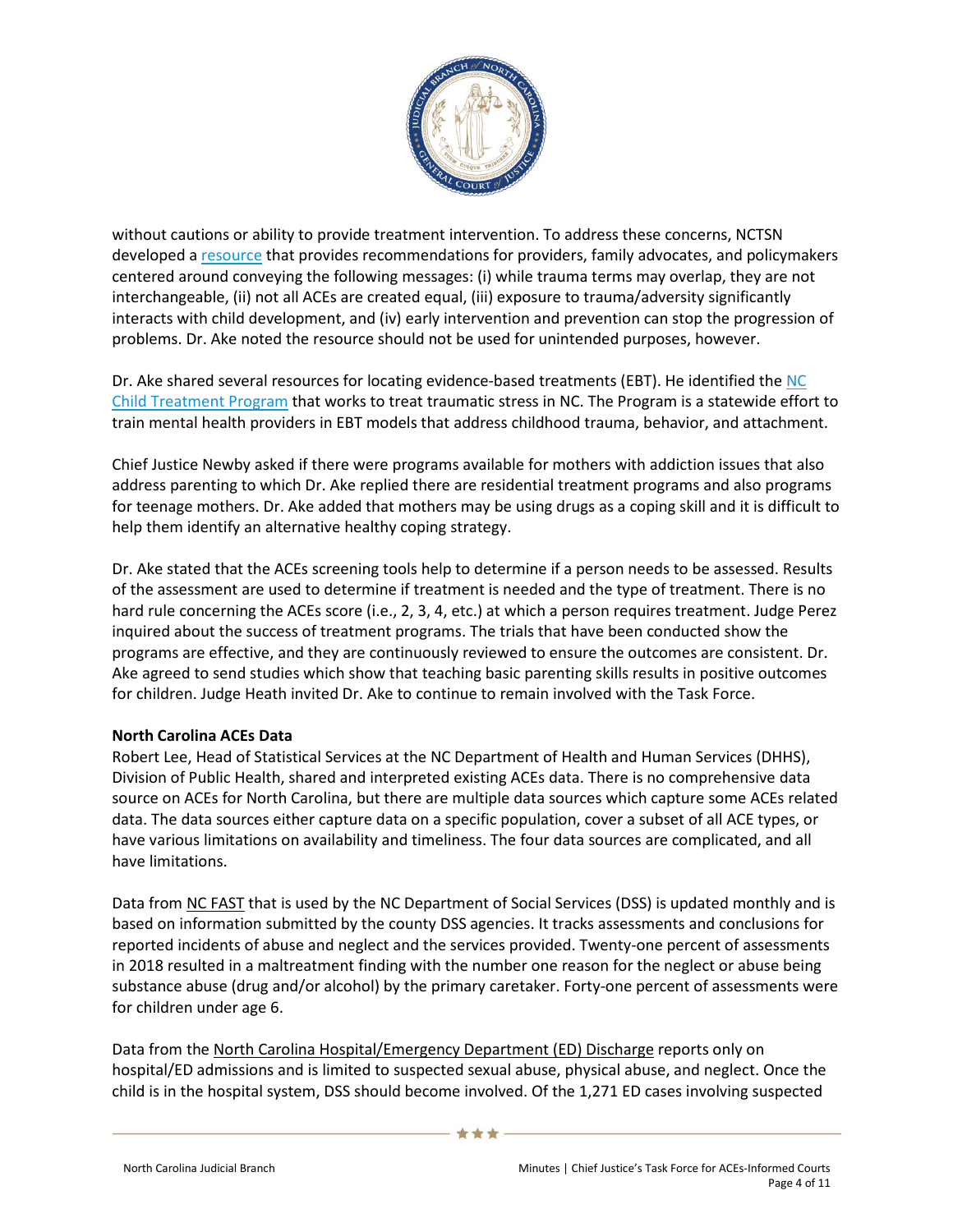

sexual abuse, 21 were admitted in-patient. Of the 353 cases involving suspected physical abuse, 166 were admitted in-patient. Of the 110 cases involving suspected neglect, 96 were admitted in-patient.

The Children's National Health Survey (NSCH) is a yearly survey conducted by the Census Bureau and Centers for Disease Control and Prevention (CDC) which is administered nationwide and collected from parents or guardians. The NSCH does not include all potential ACEs (abuse and neglect questions are excluded) but includes topics that can be validly reported by parents/caregivers. The NSCH examines the physical and emotional health of children ages 0-17 with special emphasis on factors related to the wellbeing of children, including access to health care, family interactions, and neighborhood characteristics. ACEs addressed in the NSCH includes parents divorced/separated/deceased/served time in jail, witnessed domestic violence, witnessed victim or witness violence, treated or judged unfairly because of race or ethnicity, and resided with anyone mentally ill, suicidal, severely depressed, or had a drug alcohol problem.

Mr. Lee mentioned the Healthy NC 2030 Project that is being sponsored by NC DHHS and led by the NC Institute of Medicine [https://nciom.org/healthy-north-carolina-2030/.](https://nciom.org/healthy-north-carolina-2030/) This is an effort to reduce the number of NC residents with an ACE score of 2 or more from 18% to 15% by 2030. He pointed out the data shows there are disparities among race and poverty groups. Most affluent groups already meet the 15% goal. There is a need to acknowledge the differences among these groups and determine how to address them.

The Behavioral Risk Factor Surveillance System (BRFSS) was designed by the CDC but conducted by NC using an in-house call system. The most recent NC data is from 2014. The survey targeted NC residents over 18 and inquired about health behaviors, conditions, and outcomes when the person was younger. ACEs questions were optional blocks of questions on the BRFSS due to concerns over the laws regarding obligation to report. DA Seth Banks inquired about the questions that asked about sexual assault by someone at least 5 years older than the respondent and why the 5-year time period was selected. Mr. Lee stated that this language was taken from the ACEs study, but he did not believe this language was in the most recent BRFSS survey.

The NC data shows that almost 25% lived with someone that was a problem drinker or alcoholic when they were under 18. Of those surveyed, 41.5% had an ACE score of 0, 35.7% had an ACE score of 1-2, and 22.8% had an ACE score of 3-8. Judge McGee inquired about the path forward using the data presented. Mr. Lee stated that the goal is to perform more screening when a child encounters the medical system and more screening by the Department of Public Instruction in schools.

#### **Current ACEs-Informed Court Efforts**

The NC Child Custody and Visitation Mediation Program and the NC Guardian *ad Litem* Program, both under the auspices of the NC Administrative Office of the Courts, have already incorporated ACEs-Informed Practices into their programs. Representatives from each program shared the practices that have been implemented.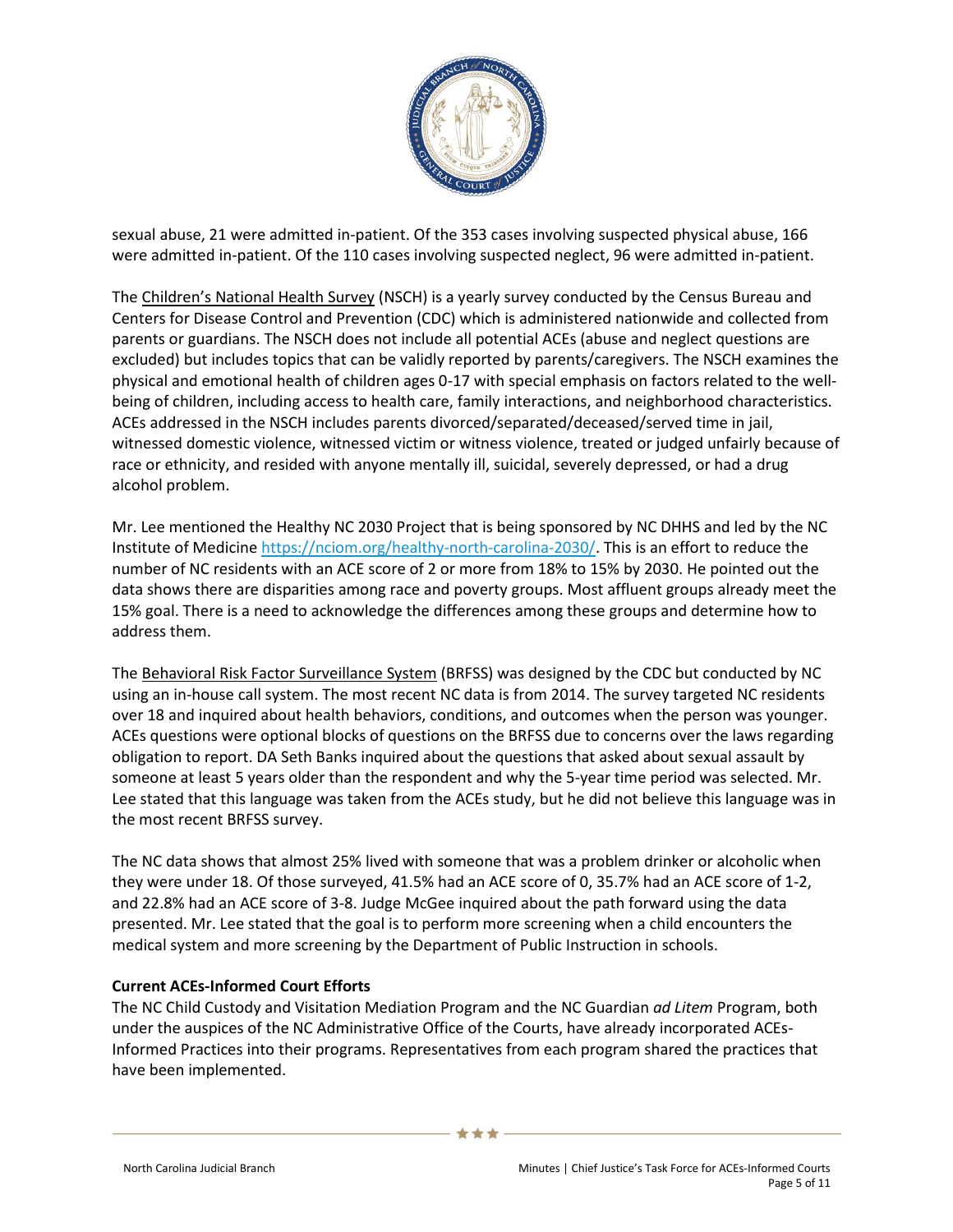

# **Current ACEs-Informed Court Efforts: NC Custody Mediation Program**

Custody Mediation Manager Stephanie Smith provided an overview of the custody mediation program, history, and purpose. When a relationship between parents dissolve and they move apart, the children experience an event on the ACEs scale. The difference between a high conflict co-parenting relationship and a relatively cooperative one matters. Custody mediation exists to increase the chances for cooperative coparenting.

NC's Custody Mediation Program is one of only two mandatory statewide programs in the United States. It was established in 1989 pursuant to G.S. 7A-494 to provide statewide, uniform services in accordance with G.S. 50-13.1 in cases with unresolved issues regarding the custody or visitation of children. The program currently operates with 46 staff mediators, 11 administrative assistants, 2 contractor mediators and 2 NCAOC staff. Mediators are trained professionals who are required to have graduate degrees in counseling fields. Approximately 19,000 people attend custody mediation in NC each year. The program increases parents' self-determination and co-parenting communication, empowers parents to identify and promote their child's best interests, reduces the emotion toll on families in litigation, and reduces the associated financial costs to the parties. G.S. 50-13.1(b)(4) lists as one of the goals of mediation to "provide a structured, confidential, non-adversarial setting that will facilitate the cooperative resolution of custody and visitation disputes and minimize the stress and anxiety to which the parties and especially the child are subjected."

Two sessions are required: orientation and mediation. Orientation aims to engage parties in the process, prepare them, and deescalate the conflict. Mediation sessions are structured to explore parenting issues and concerns in a confidential setting, to enable parents to productively exchange information, search for plans to mutually address the concerns, design an order tailored to their family, and avoid a court hearing.

How a person defines the problem is how they will define the solution. The program attempts to reframe the dispute into a conversation that engages people to resolve the custody issues using a skilled mediator. While more than half do not resolve the issue in mediation, many reach consents or otherwise resolve the custody issue which prevents the parties from having a judge determine the custody issue.

Trauma informed interactions include incorporating time for emotional regulation and helping parties to take steps toward self-empowerment. Program management recognizes that a subset of clients experience higher levels of trauma, such as those experiencing domestic violence. To address this, a domestic violence screening protocol is being piloted that shifts from an opt-out by domestic violence survivors to an opt-in. In short, the responsibility of waiving participation in the custody mediation program is moving to court staff who will be screening for threshold markers, referring survivors to community resources, offering specialized opt-in orientation material, and specialized mediation. When domestic violence is an issue between the parties, the new screening protocol allows parties to opt in to participate in custody mediation rather than having to request a waiver of custody mediation and opt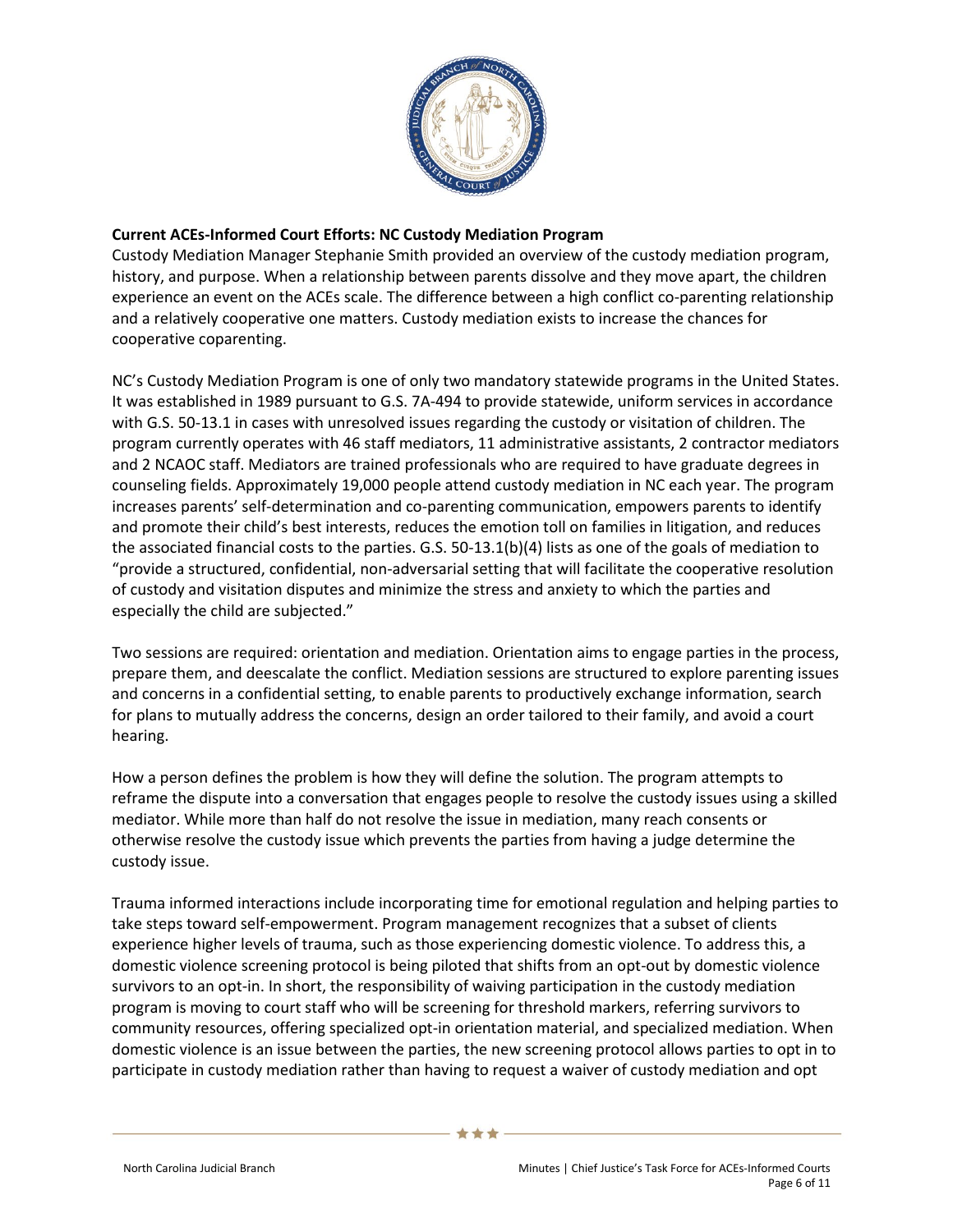

out of mediation. When working with trauma survivors it is important to increase options for selfempowerment in a way that keeps them safe. This approach avoids retraumatizing a party.

The threshold markers include the existence of (i) an *ex parte* protective order, (ii) domestic violence protective orders (DVPO) between the parties or between the party and child(ren), (iii) pending criminal charges between the parties, (iv) recent criminal convictions between parties 18 months prior to custody mediation orientation, (v) criminal contact order, (vi) Chapter 50 no visitation order, and (vii) criminal no contact pending child abuse charges.

If there are no markers present, there are other red flags that are considered as part of the protocol which includes the existence of (i) past DVPOs between the parties, (ii), dismissals of DVPOs, (iii) criminal convictions between the parties that are over 18 months old, (iv) current criminal charges with a third party, (v) past criminal convictions with a third party, and (vi) DVPO violations at any time with a third party. This program is being piloted in select districts now and is anticipated to expand statewide as the new integrated case management system (ICMS) is rolled out to all counties over the next five years.

# **Current ACEs-Informed Court Efforts: NC Guardian** *ad Litem* **Program (GAL)**

GAL Associate Counsel Reggie O'Rourke and GAL Training Administrator Liz Kachris-Jones provided an overview of the GAL program and its purpose. The GAL program serves 17,877 children who have been alleged to be abused and/or neglected. Each of these children have an ACEs score. In fact, if DSS has filed a petition alleging abuse or neglect, the child likely has other ACEs in addition to the abuse and neglect score. The GAL program makes recommendations to the court regarding the best interest of the juvenile using a triune appointment that includes the volunteer advocate (5,402 statewide), the attorney advocate, and the GAL staff all working to change the lives of NC children with whom the GAL program comes in contact.

The GAL program is statutorily charged with making an investigation to determine the facts, the needs of the juvenile, and the available resources within the family and community to meet those needs. They also explore options with the court at the disposition hearing, conduct follow-up investigations to ensure the court orders are executed, and protect and promote the best interest of the juvenile. The court report templates used by the GAL program were created through an ACEs-Informed lens with the input of mental health professionals who reviewed the templates. Initial and ongoing ACEs training is provided to GAL volunteers, attorneys, and staff, which includes a panel of foster care youth who voice the impact of the program in their lives.

GAL volunteers receive 30 hours of training, and each item on the ACEs questionnaire is part of the GAL training. While the children are not seen as just ACEs scores, it does inform how the GAL program understands and interacts with the children. To provide an ACEs-informed positive courtroom experience, juveniles are permitted to testify remotely, allowed to write letters to the court, and meet with the judges in chambers, when appropriate. The GAL program secured the license to send the film "Resilience: The Biology of Stress and the Science of Hope" to all volunteers to view.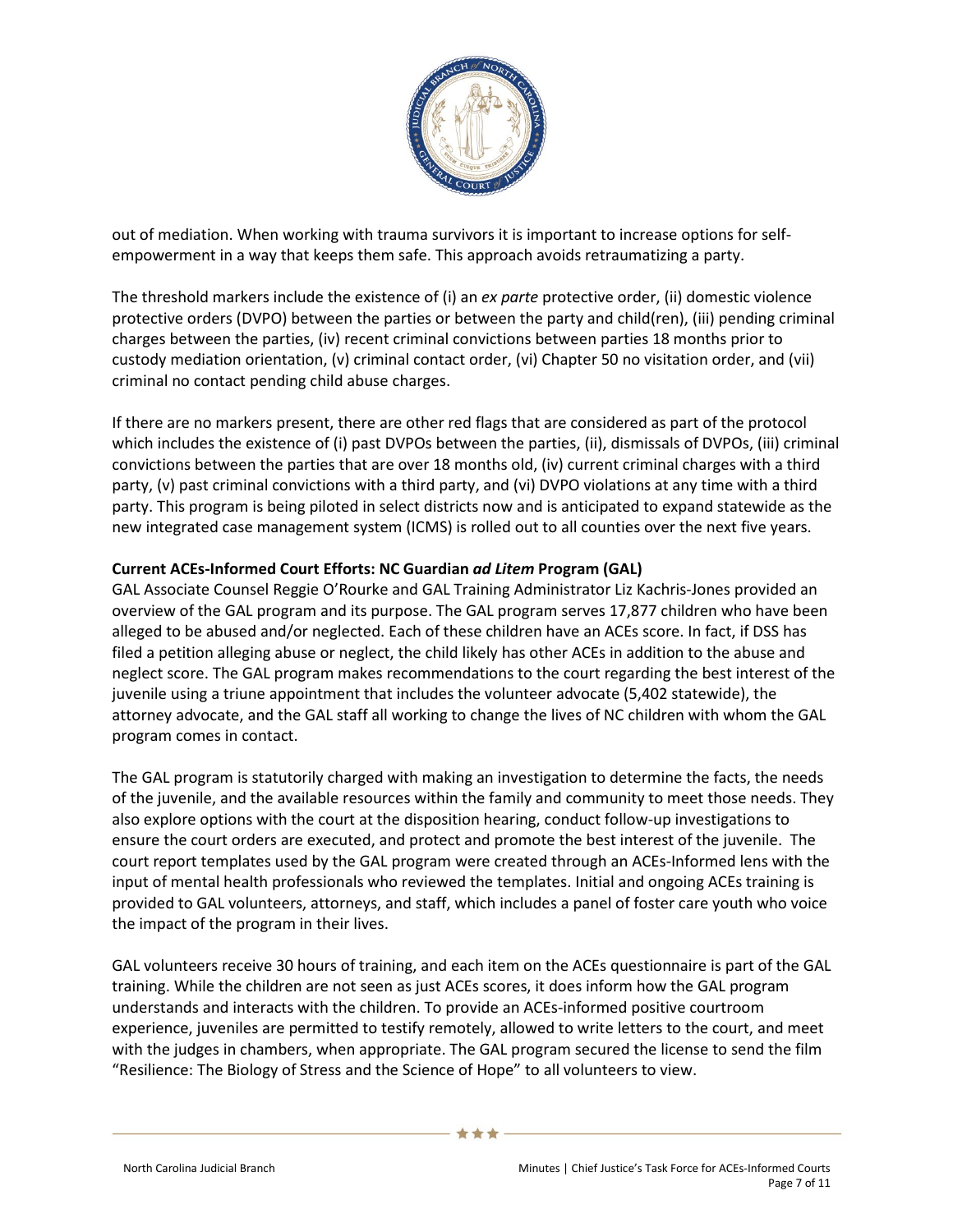

Judge McIntyre lauded the work of the program with Chief Justice Newby calling them "saints" because of their work, especially the volunteers. The GAL program can help the TFAC determine if legislative or judicial action is needed.

### **Success Sequence**

Judge Andrew Heath shared a 2009 study, the Success Sequence, and its application to prevent crime. While there is a debate regarding structural poverty versus agency, the Success Sequence suggests that individual choices make a difference. The study originated from joint efforts of Ron Haskins and Isabel Sawhill who were each a member of different presidential administrations, Bush and Clinton, respectively. The study identified 3 norms for success that made upward mobility a higher probability: (i) complete high school or attain the equivalent of a high school diploma, (ii) obtain full-time employment, and (iii) wait until age 21 and marry before having children. Research based on census data showed that if all 3 norms were followed, there was a 98% chance of escaping poverty for families headed by an ablebodied adult between the ages of 25 and 64.

A second study was conducted in 2017 (Wang and Wilcox) which also considered the 3 norms and used data collected from the Bureau of Labor Statistics National Longitudinal Study of Youth. The survey questioned 7,141 respondents 16 times between 1997 and 2014. The findings of this study showed that 3% of millennials who followed all steps were poor while 89% who followed all 3 steps reached the middle- or upper-income group. The study also showed that half of millennials in the study had either followed all 3 steps or were "on track." Of those individuals who grew up poor, 25% overcame structural obstacles, followed the sequence, and achieved the success of reaching the top one-third of upper income distribution.

There is a strong relationship between achieving economic success and following the success sequence which could also result in a person being less likely to have a criminal history. The costs of housing inmates (\$100/day), supervising defendants while on probation, and paying Indigent Defense Services for representing defendants (\$133 million/year) is staggering.

Judge Heath's courtroom observations and the data available from DPS show that criminal defendants are not following the success sequence, showing a reduced number of offenders who complete the  $12<sup>th</sup>$ grade, who wait to marry before having children, and who are employed at the time they entered prison. Data showed that just a 1-year increase in the average education level is estimated to reduce arrest rates and that job stability and marital attachment are significantly related to changes in adult crime. Being married leads to a decreased probability of crime.

Judge Heath asked the Task Force members to consider the relationship between criminal convictions and the lack of adherence to the Success Sequence and if following the Success Sequence could reduce the likelihood of an individual committing crime. In practice, incorporating the Success Sequence concepts into school curriculums could serve as a preventative measure and reduce juvenile recidivism. This could be applied through the local Juvenile Crime Prevention Councils (JCPC) and incorporated as life skills training.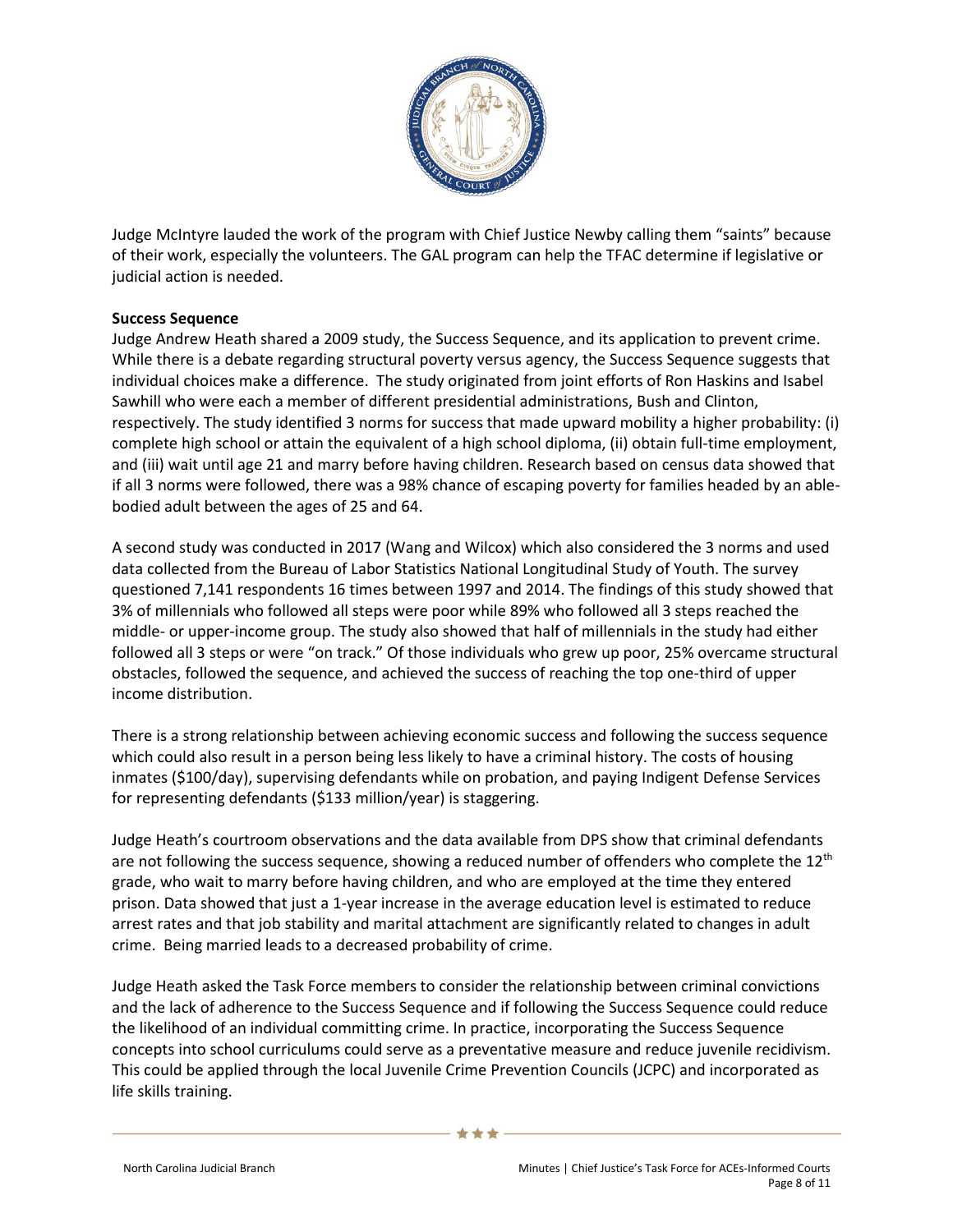

DA Spencer Merriweather inquired if evidence existed to suggest that the sequence could be effectively communicated to the youth when so many other influences run counter to it. Judge Heath suggested that consulting with educators or those with experience in the education field may help the Task Force to convey this message. He added that perhaps the Success Sequence could disrupt the cycle so children can grow up in stable homes. Judge McIntyre suggested that School Justice Partnerships may be used to promote the success sequence as many school leaders are part of the partnerships.

LaToya Powell stated the Success Sequence could be successful but there are undeniable environmental factors facing the youth who the Task Force is attempting to reach. Many are already facing adversities that do not allow them to make these choices or they lack the privilege to follow the Success Sequence. Judge Heath recognized that the Success Sequence may not be a panacea given that not everyone may have access to a K-12 education, but it can help raise awareness and provide valuable advice-i.e., obtain a job and an education and selectively choose when to have children—where juveniles may not receive it at home.

Several Task Force members mentioned local programs that exist in their areas that aim to help disadvantaged youth which could be partnered with to apply the principles of the Success Sequence. Elder Amanchukwu expressed his interest in helping form a program based on the Success Sequence and suggested the faith community may want to be involved with such a program. Chief Justice Newby asked the members to note successful programs that already exist in their areas who could be invited to present at future Task Force meetings.

#### **Big Dreams & Realizing the Task Force Mission**

DA Ben David summarized the mission of the TFAC, which is to enable Judicial Branch stakeholders to understand the impact of exposure to ACEs on children at an early age and to develop strategies for addressing adverse consequences within the court system. Relying on community and science will facilitate the work of the Task Force.

Toxic stress is seen in abuse, neglect, and dependency court daily. Based on data from the Annie E. Casey Foundation, over 1 in 5 kids will be subject of an abuse investigation by the age of 5 and 90% of all child fatalities involve a child under age 5 while 50% involve a child under age 1. DA David reminded the group that ACEs also can mean adverse community environments and while there are ACEs beyond the control of this Task Force, the focus should be on the factors, situations, and experiences that can be influenced.

The starfish model demonstrates how community is a structure for belonging by intertwining government, faith, non-profits, businesses, and schools to work together to address ACE related issues. For example, violent crime rates were reduced, and graduation rates increased after the implementation of a School Justice Partnership in New Hanover County, which embodies community partnership.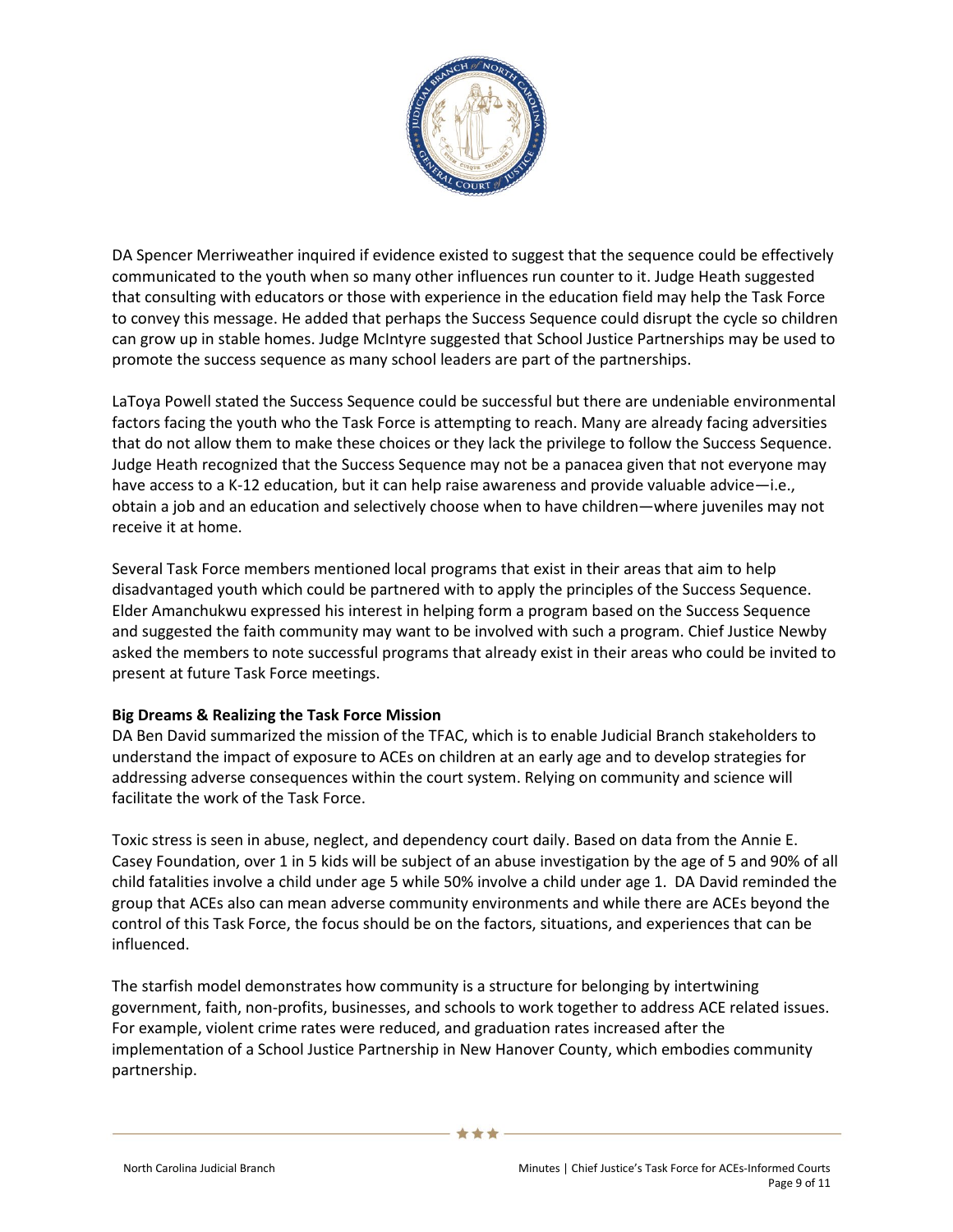

DA David suggested the savings that resulted from the Justice Reinvestment Act could be utilized to address ACEs by reinvesting the money into community programs. Approximately \$500 million was saved because of the closure of 11 prisons and a 4,000-bed prison population reduction. There is already ACEs work occurring in NC, such as county workgroups, community prevention plans, and partnerships. An advisory group of experts in this area has been established to assist the Task Force in fulfilling its mission. Two subcommittees of the Task Force will be created.

The Education Subcommittee will work to provide judges and court administrators with practical education on the effects of ACEs and equip juvenile court officials to recognize young offenders and victims impacted by ACEs. Possible action items include scheduling watch parties for the movie "Resilience: The Biology of Stress and the Science of Hope" with a moderated discussion to follow; working with NCAOC and the conference stakeholders to provide ACEs education; and coordinating with the Bolch Judicial Institute to provide specialized training for judges.

The Program Development Subcommittee will identify existing programs and design new programs that intervene in the lives of young ACEs offenders and victims affected by ACEs to put them on a path away from the courthouse and into a successful adult life. The Subcommittee should look at existing programs within NC and in other states. DA David recommended the need for statewide funding for recovery/drug treatment courts, development of bench cards that include trauma informed language, and studying Florida's 'Baby Court' Program. Broadening victim access referrals to include referrals by judges and district attorneys can help prevent today's victims from becoming tomorrow's defendants. He noted the significance of the Juvenile Crime Prevention Councils (JCPC) in each county because they are aware of available programs at the local level and receive funding but advocated for a state supported fund specifically for ACEs issues. He proposed a treatment navigator position joining the staff of each Public Defender and District Attorney Office. This person would be a qualified social worker knowledgeable of local programs who could navigate defendants and victims to available treatment services.

DA David encouraged the group to consider where the Task Force can effect change, noting the focus must be on victims. Efforts should focus on all 100 counties. Each subcommittee should meet three times before the November 5<sup>th</sup> Task Force meeting for about an hour at each setting and report on their efforts at the November meeting. Because the judiciary is not a self-sustaining branch of government, funding must be secured to create resources for an ACEs-Informed Court System.

#### **Subcommittees & Action Items**

The two subcommittees were established, and membership determined. Subcommittees met briefly to determine future meeting dates and next steps for each group.

Education: Judge Andrew Heath, DA Seth Banks, Clerk Meredith Edwards, Judge Phyllis Gorham, Nalini Joseph, PD Bert Kemp, Sheriff David Mahoney, Judge Quentin McGee, Mike Silver, and Amelia Thorn (Staff: Lori Cole).

The Education Subcommittee decided to determine meeting dates via email using a poll.